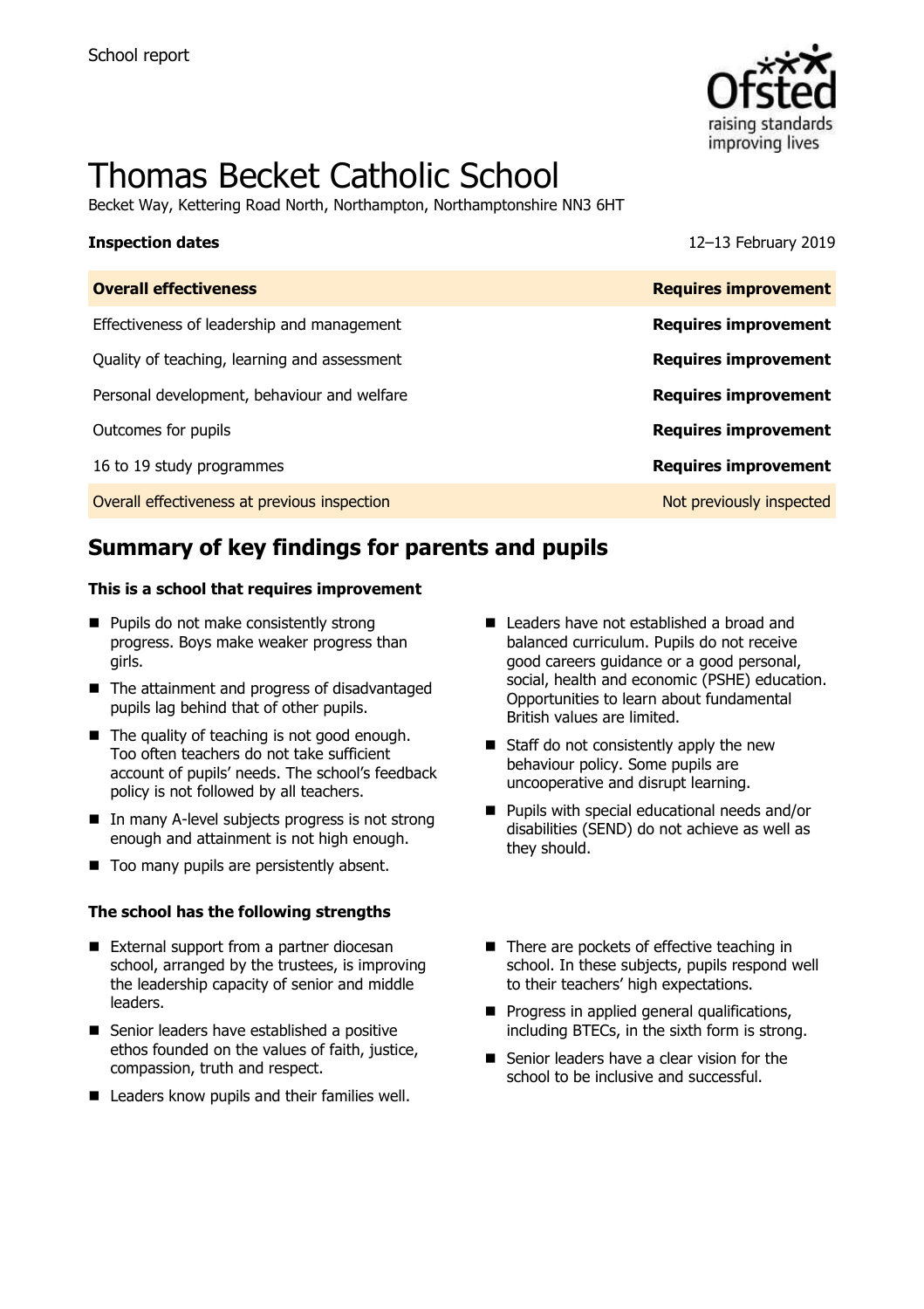

# **Full report**

### **What does the school need to do to improve further?**

- Improve the effectiveness of leadership and management by:
	- supporting senior and middle leaders to bring about sustainable improvements in the areas they lead
	- developing a curriculum that meets the needs of pupils, with a clear focus on PSHE and fundamental British values
	- ensuring that the allocation of additional funding improves the progress of disadvantaged pupils, pupils with SEND, and those eligible for Year 7 catch-up funding.
- **IMPROVE the quality of teaching, learning and assessment, and thereby pupils'** outcomes, by ensuring that teaching:
	- consistently meets the needs of pupils, especially disadvantaged pupils, boys and pupils with SEND
	- provides appropriate challenge and support
	- enables pupils to consolidate learning over time.
- Improve pupils' personal development, behaviour and welfare by:
	- establishing and maintaining consistently positive attitudes to learning
	- increasing attendance and reducing persistent absence
	- improving careers guidance.
- $\blacksquare$  Improve provision and outcomes in the sixth form by:
	- raising the quality and consistency of the teaching of A-level subjects
	- developing the sixth-form curriculum to include an effective programme of enrichment with further opportunities for personal development and well-being.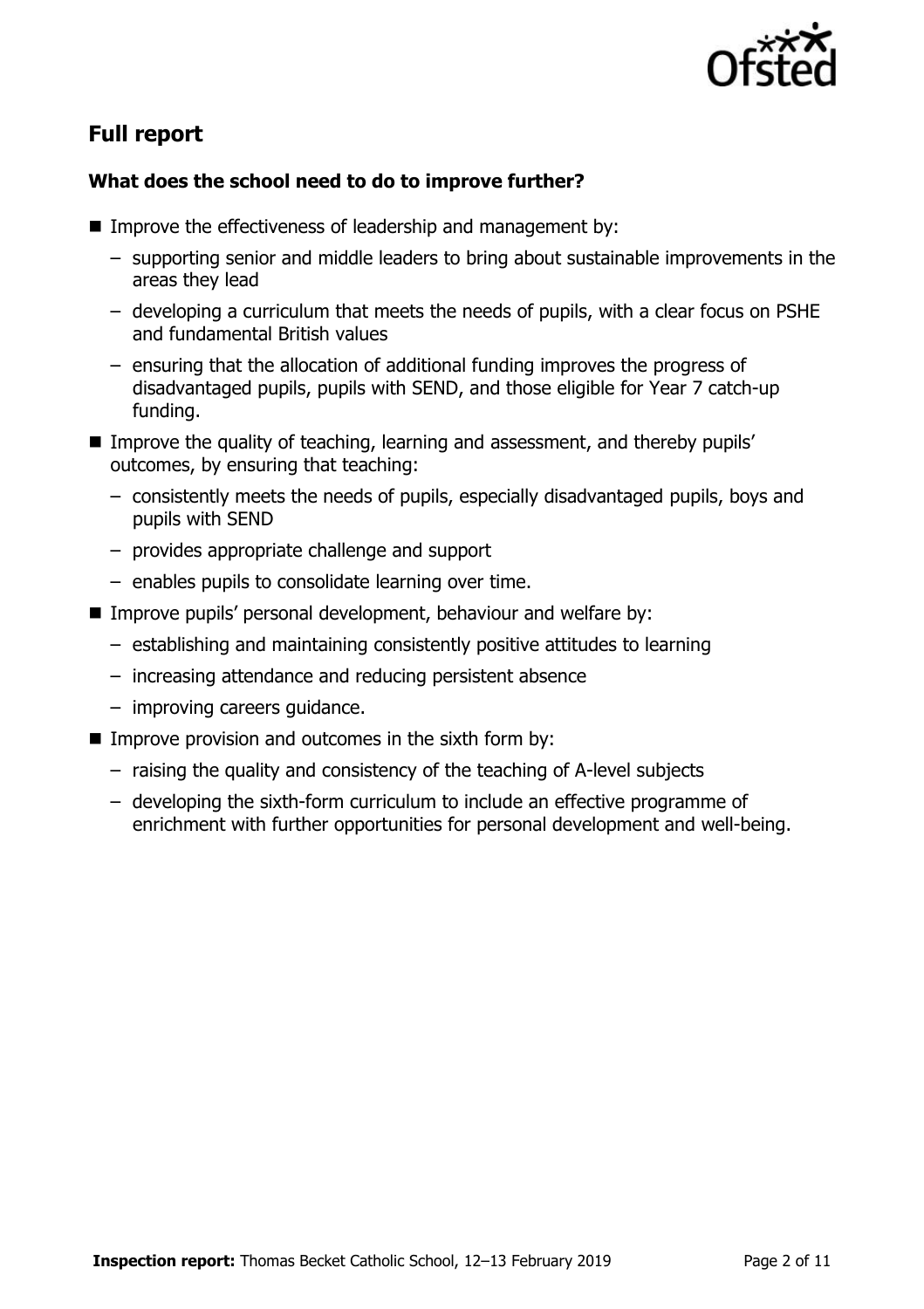

# **Inspection judgements**

### **Effectiveness of leadership and management Requires improvement**

- Since joining the school, the executive headteacher has been instrumental in developing a positive ethos. The recent appointment of a headteacher has further strengthened the school's leadership. After a period of decline, the school is beginning to improve.
- Over time, leaders have not ensured that the quality of teaching is good enough for pupils to make consistently good progress. Until recently, pupils' attainment and progress were below national averages.
- The link with a partner school has brought much-needed expertise and skill to the senior leadership team. Senior leaders show a moral purpose and a commitment to make a positive difference to the lives of pupils.
- The leadership of SEND is not good enough. Frequent changes of leadership, and insufficient support and challenge mean that many pupils with SEND underachieve. Continued support from the partner school is helping leaders to respond to a SEND audit. This work is in its early stages and the impact of this work is yet to be seen.
- Leaders have not ensured that the funding for disadvantaged pupils has had a positive impact on the attainment and progress of these pupils. Following an external review of the use of this funding, leaders have made changes to how this money is spent. It is too early to say whether these changes are making a difference to how well these pupils achieve.
- Improvement plans are focused on the right areas. The actions taken in the last  $18$ months are beginning to show improvements.
- Middle leaders are keen to bring about improvement. They value the training provided to support them. Some are beginning to have an impact, as seen in improved progress in English and mathematics. Others who are relatively new are beginning to address weaknesses. However, the impact of their leadership is limited because many changes are recent and are yet to bring sustained improvements in provision and outcomes.
- Leaders have introduced a new system to track pupils' attainment and progress. The accuracy of this system is improving as departments standardise their assessments. However, not all of the information collected by leaders is reliable and accurate.
- Leaders have not ensured that the curriculum provides breadth and balance. Opportunities for developing an understanding of life in modern Britain and fundamental British values are limited. Some pupils who spoke with inspectors recognise that opportunities for extra-curricular activities are limited.
- Leaders provide teachers with regular professional development opportunities. These training sessions are welcomed by staff and are beginning to improve the overall quality of teaching.
- **Pupils' spiritual, moral, social and cultural development are supported through the** school's values. Charity events and links with the local community are beginning to add to pupils' experiences and learning.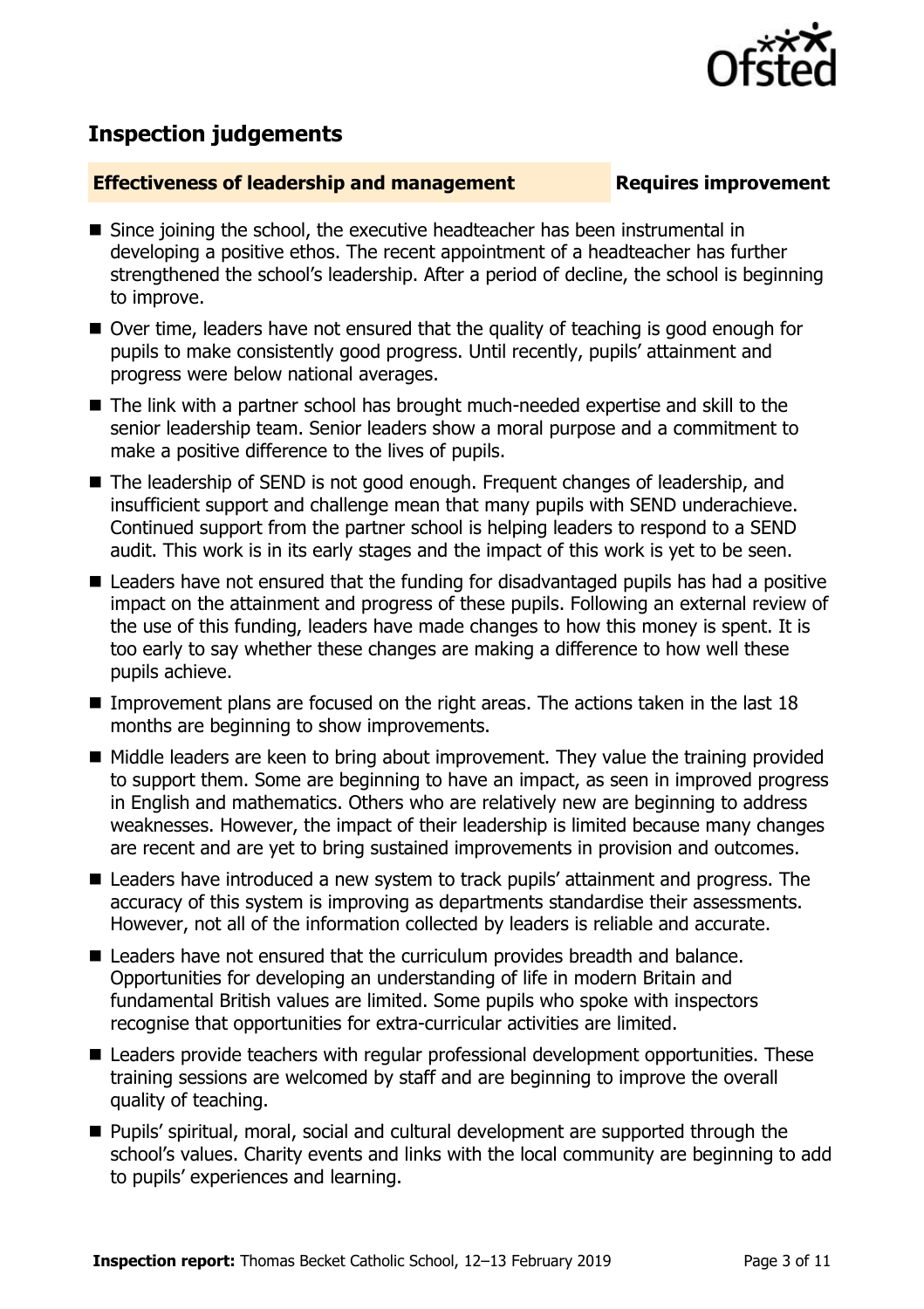

### **Governance of the school**

- Trustees understand their responsibilities well. Members of the trust board are knowledgeable and have a broad range of experiences and skills. They are ambitious and have a clear vision for the school to be inclusive, successful and founded on distinctive values. However, this vision is yet to be fully achieved.
- Members of the trust board have worked with diocesan officers to bring about muchneeded change and improvement. Since becoming an academy, trustees have set about establishing strong leadership through a support programme with a partner diocesan school.
- The trustees and trust officers hold senior leaders to account for the educational provision and performance of the school and its leaders. They have clear structures in place to both support and challenge leaders. The work of trustees and trust officers has been instrumental in addressing significant historical weaknesses.

### **Safeguarding**

- The arrangements for safeguarding are effective. Leaders and trustees ensure that safeguarding arrangements are fit for purpose.
- Senior leaders and trustees are thorough in checking the suitability of all adults and work with the pupils. The single central record was amended during the inspection to ensure that all checks undertaken were accurately recorded.
- Designated safeguarding leaders receive regular training. They work effectively with a range of external agencies to ensure that pupils receive appropriate support and are kept safe. They readily challenge other agencies to provide the right care and support when needed.
- Staff are trained and understand different aspects of safeguarding. They are clear about how to report their concerns to designated safeguarding leaders.
- **Pupils know how to keep themselves safe and are taught about the risks involved in** online activity. Pupils who spoke with inspectors say that they feel safe at school, and this view is supported by many parents.

### **Quality of teaching, learning and assessment Requires improvement**

- There is too much variation in the quality of teaching, learning and assessment. Teaching is not consistently effective across and within subjects to ensure that pupils make good progress.
- Teachers' expectations are sometimes too low, and learning is not sufficiently demanding. Too much teaching fails to meet pupils' needs. As a result, pupils' attitudes become indifferent and this often leads to low-level disruption and uncooperative behaviour.
- Teachers' questioning is not always sufficiently probing. However, there are examples of effective questioning. For example, in a biology lesson, pupils were challenged to explain variable glucose levels in the bloodstream when exercising. The teacher's well-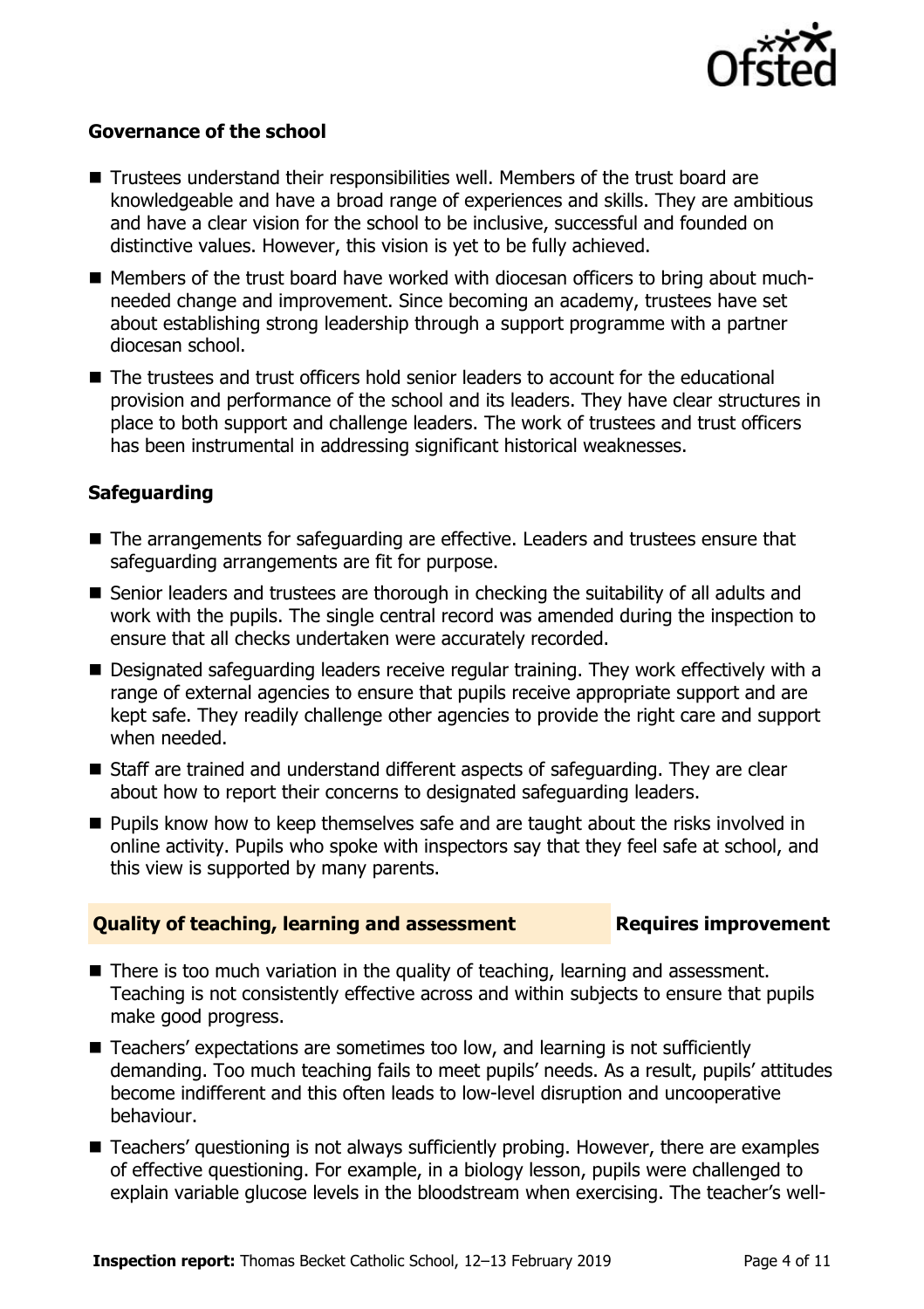

structured questions helped pupils to gain a deeper understanding of the subject.

- Teachers do not provide sufficient challenge and support for boys and disadvantaged pupils. Too few of these pupils achieve the standards of which they are capable.
- The school's marking and feedback policy is not implemented consistently.
- There are pockets of effective teaching in the school. For example, some strong teaching in English and in practical subjects, such as art and technology, is raising attainment in these subjects.
- In the more effective examples of teaching, teachers have higher expectations for pupils' learning and behaviour. As a result, relationships are respectful, pupils have positive attitudes to their learning, respond well and make good progress.

### **Personal development, behaviour and welfare <b>Requires improvement**

### **Personal development and welfare**

- The school's work to promote pupils' personal development and welfare requires improvement.
- **Pupils'** attitudes to learning are inconsistent. Many pupils are self-motivated and work well. However, when teaching fails to meet pupils' needs, behaviour deteriorates and it hinders learning and progress.
- **Pupils who spoke with inspectors understand what bullying is and say that it is not an** issue at the school. They are confident that teachers would deal with any concerns or worries they may have. Pupils also told inspectors that they feel safe at school.
- The provision for careers education, information, advice and quidance does not meet statutory requirements. Currently, the guidance offers is focused on supporting older pupils make informed decisions about their futures. However, key stage 4 pupils who spoke with inspectors said that they would benefit from more career guidance and work-related learning.
- Pupils who attend alternative provision on a part-time basis are well cared for. School leaders receive regular feedback and are assured that each provision meets the needs of each individual.

### **Behaviour**

- The behaviour of pupils requires improvement.
- Overall attendance has improved but is still below the national average for 2018, as it was in 2017.
- Leaders' actions to reduce persistent absence are effective in improving the attendance of some pupils. However, too many pupils continue to be regularly absent from school.
- Some pupils lack self-discipline and disturb the learning of others through low level disruption and poor behaviour. This is especially the case when teaching does not meet pupils' needs sufficiently well.
- The number of fixed-term exclusions for poor behaviour has reduced slightly.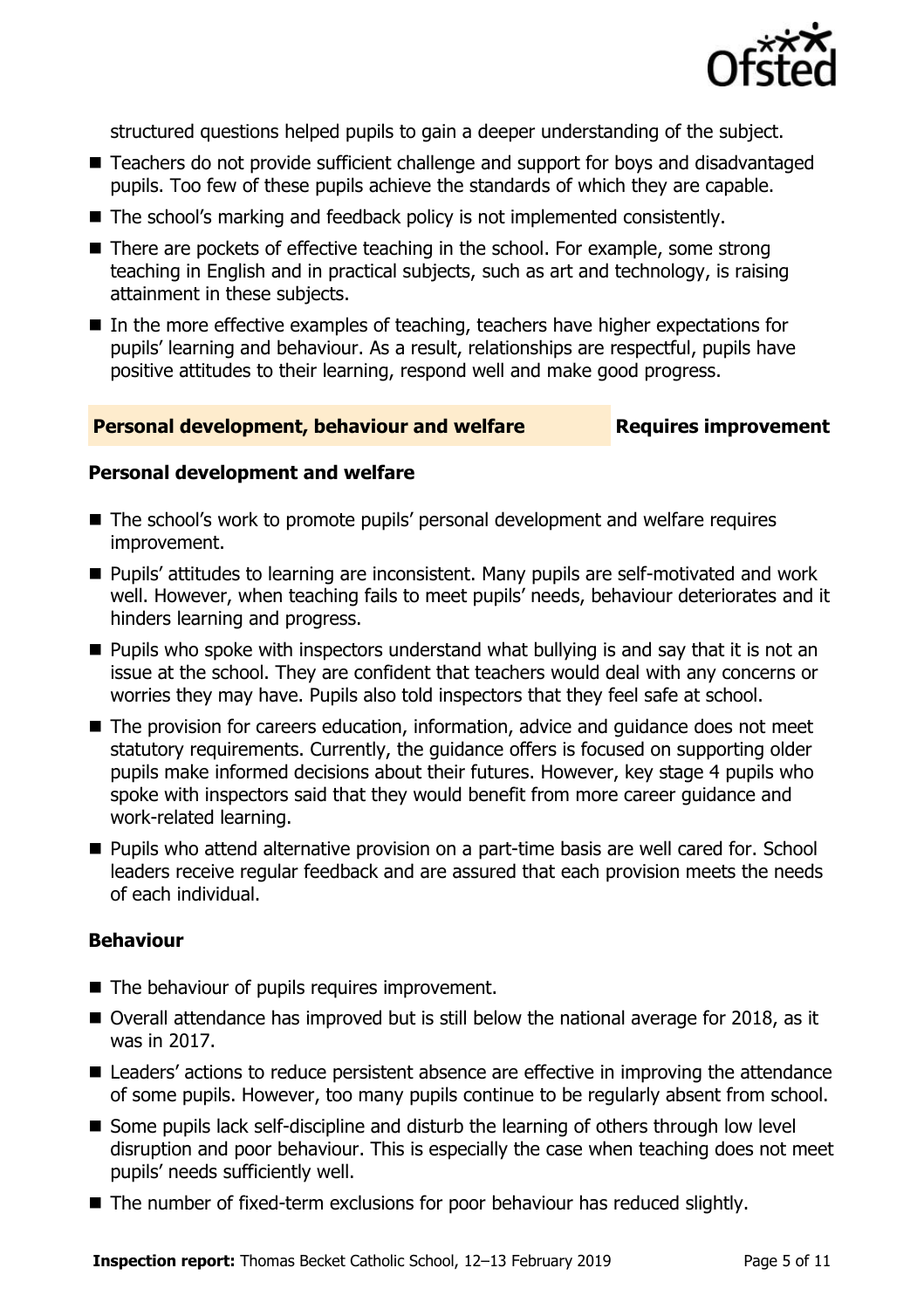

Disadvantaged pupils and boys have higher rates of exclusion than other pupils.

- The proportion of permanent exclusions was above the national average for secondary schools last year.
- Most pupils conduct themselves well around school. They are polite and respectful. A minority are boisterous, rude and behave inappropriately.
- Many pupils who spoke with inspectors commented that behaviour in lessons and around school had improved over the course of the last two years. Most parents who responded to the online survey, Parent View, commented positively about behaviour. However, a small number did not share that view.

### **Outcomes for pupils Requires improvement**

- Pupils' attainment and progress at the end of key stage 4 in 2017 were poor when compared with pupils nationally with the same starting points. Pupils at the school underachieved.
- In 2018, Year 11 pupils' progress and attainment improved when compared to 2017. In general, pupils made average progress. Girls and pupils who speak English as an additional language made stronger progress than their peers.
- The attainment and progress of disadvantaged pupils were lower than for other pupils in the school and nationally in 2018. This is partly because of poor teaching in the past and because additional funding had not been used well in previous years.
- In 2018, boys' attainment was lower than that of girls, especially in English. Their progress scores were generally lower than those of girls. However, in mathematics, the proportions of boys attaining grade 4 and 5 or above were equal to, or slightly higher than, those of girls.
- **Pupils currently at the school make steady progress. Improved teaching in some** subjects is leading to improving progress. However, this is not consistently the case.
- **Pupils with SEND do not achieve their full potential. They continue to make less** progress than their peers. In 2017 and 2018, almost all pupils moved onto further education, training or apprenticeships at the end of their Year 11.
- $\blacksquare$  However, some of these pupils, especially some disadvantaged pupils and boys were not prepared well enough for their next steps in education and training because they did not achieve their full potential.

### **16 to 19 study programmes Requires improvement**

- There are differences between students' achievement on applied general programmes and academic programmes. Students taking applied general courses, mainly BTECs, make better progress than those who study A levels.
- The quality of teaching, learning and assessment in the sixth form shows the same inconsistencies as in key stage 3 and 4. Some teaching reflects high expectations, strong teacher knowledge and consistent challenge. However, in some subjects, students' experiences are not as positive because teaching is not sufficiently well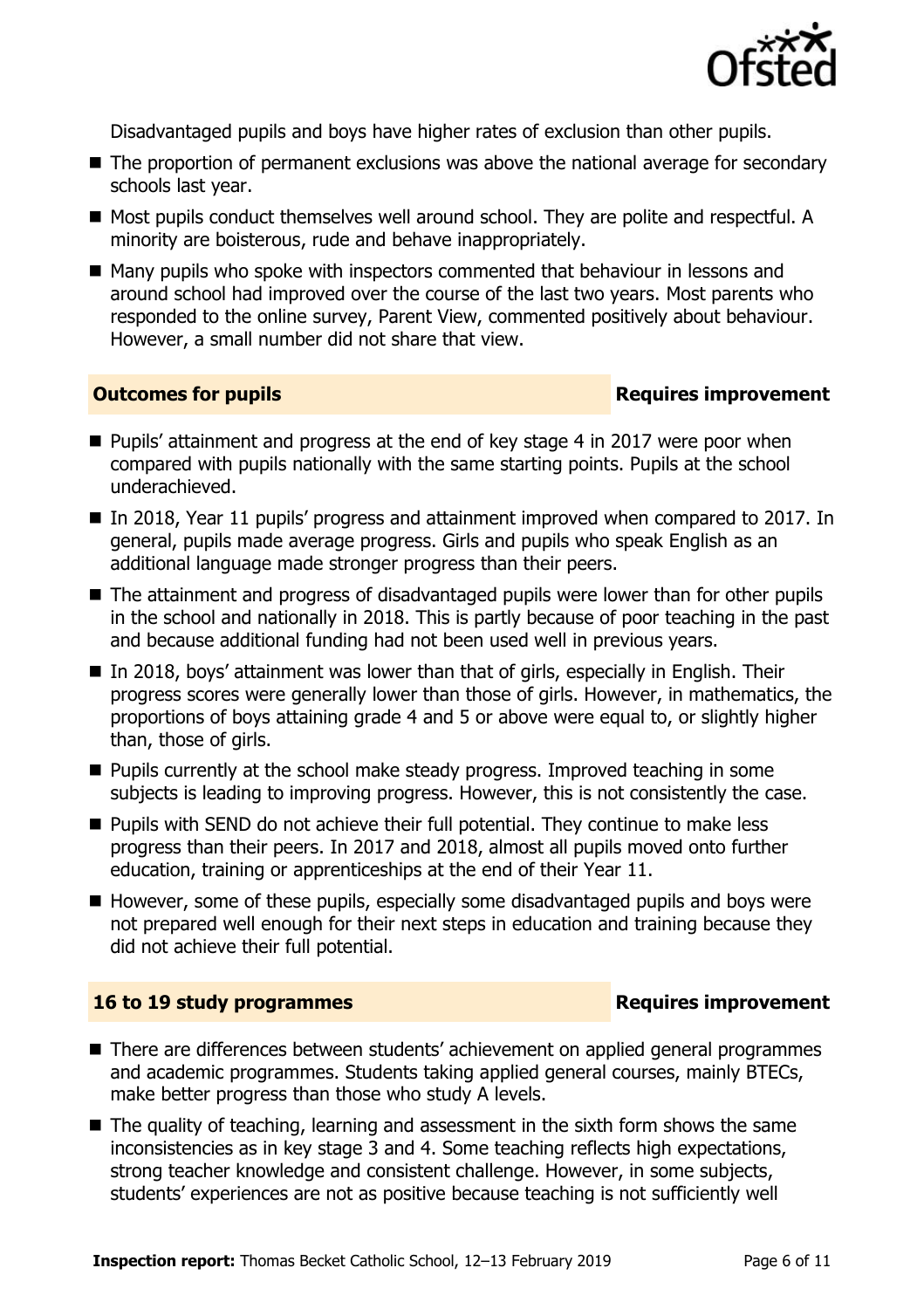

planned to meet students' needs.

- Leaders of the sixth form are aware of the inconsistencies in the quality of teaching. A focus on recruiting high-quality teachers is bringing about improved A-level provision.
- The provision for students who have not gained suitable English and mathematics qualifications prior to joining the sixth form is not consistently effective. Some students resit the examinations several times before they complete their sixth-form studies. Not all are successful.
- Leaders have not ensured the delivery of a well-planned enrichment programme this year. Students have, however, benefited from opportunities to work with younger pupils and lead community projects and charity events. These opportunities are not taken up by all sixth-form students.
- All Year 12 students complete work experience. However, those who spoke with inspectors said that they would welcome more opportunities for work-related learning. Likewise, they do not believe that they are given sufficient opportunities to deepen learning in PSHE.
- The proportion of students who remained on their courses Year 12 to 13 in 2017 was well below the national average. This was also the case in 2018 due to the number of students who left when a sporting academy relocated to a different sixth-form provider.
- Students are well supported in their move to the next stages of education, training or employment. In 2018 all students who applied to higher education institutions gained places at their first choice of university.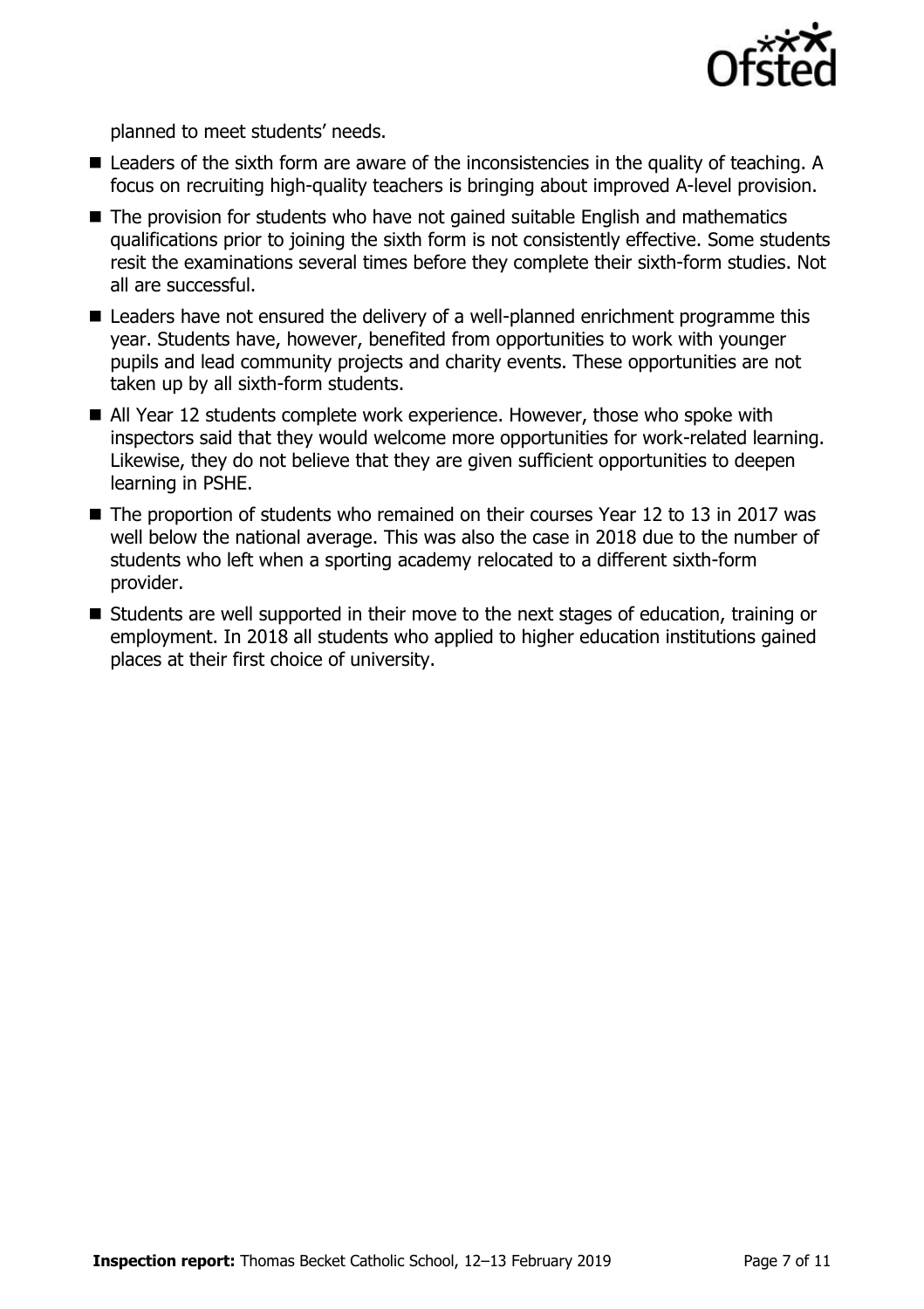

# **School details**

| Unique reference number | 142747           |
|-------------------------|------------------|
| Local authority         | Northamptonshire |
| Inspection number       | 10057635         |

This inspection of the school was carried out under section 5 of the Education Act 2005.

| Type of school                                           | Secondary comprehensive                |
|----------------------------------------------------------|----------------------------------------|
| School category                                          | Academy converter                      |
| Age range of pupils                                      | 11 to 18                               |
| Gender of pupils                                         | Mixed                                  |
| Gender of pupils in 16 to 19 study<br>programmes         | Mixed                                  |
| Number of pupils on the school roll                      | 634                                    |
| Of which, number on roll in 16 to 19 study<br>programmes | 103                                    |
| Appropriate authority                                    | Board of trustees                      |
| Chair                                                    | Chris Atkin                            |
| <b>Headteacher</b>                                       | Mark McLaughlin                        |
| Telephone number                                         | 01604 493211                           |
| Website                                                  | www.thomasbecket.org.uk                |
| Email address                                            | head@thomasbecket.northants-ecl.gov.uk |
| Date of previous inspection                              | Not previously inspected               |

### **Information about this school**

- The school is smaller than the average-sized secondary school.
- The school is part of the Saint Thomas of Canterbury Catholic Academy Trust. The trustees are the appropriate authority.
- Thomas Becket Catholic School works in partnership and is supported by St Joseph's Catholic High School, Slough.
- The proportion of pupils known to be eligible for support through pupil premium funding is above the national average.
- The proportion of pupils with SEND is lower than national average. The percentage of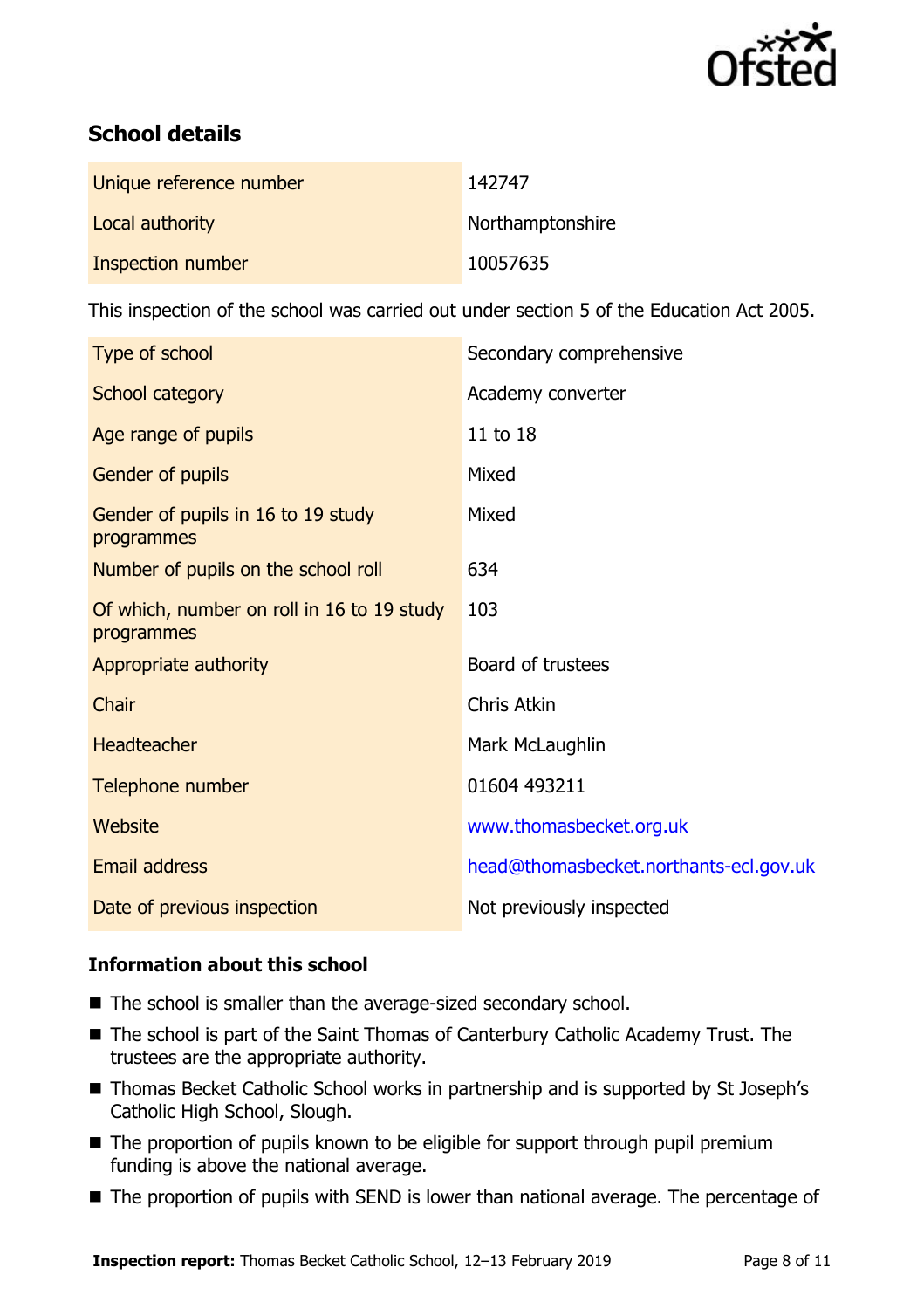

pupils with an education, health and care plan is also below the national average.

- The school uses three alternative providers for some of its pupils. These include Rushmere Academy, Northampton Schools Tutorial Centre and The Seeds of Change.
- The proportion of pupils who speak English as an additional language is much higher than the national average.
- The school has not had a Section 48 inspection since it became an academy.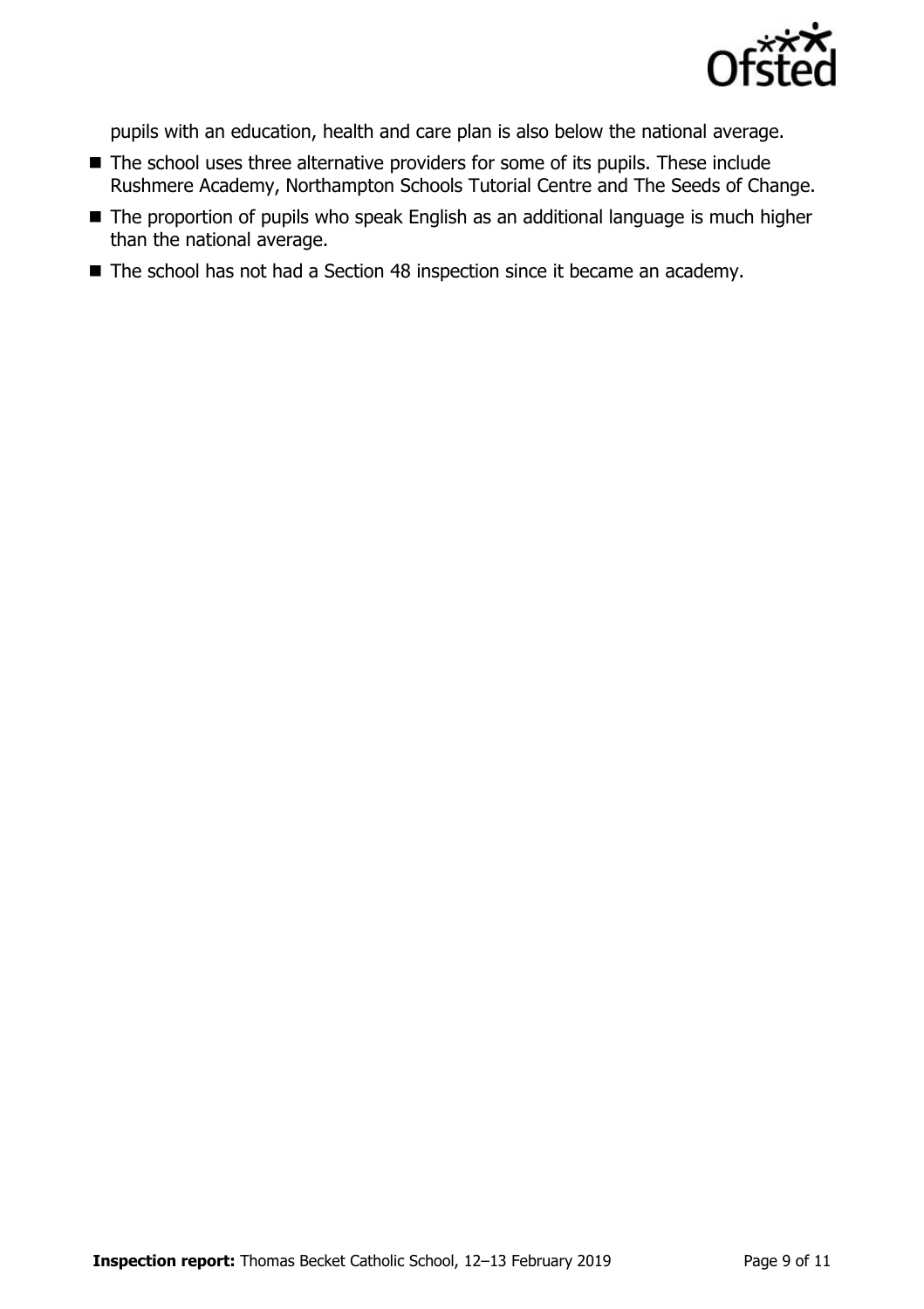

# **Information about this inspection**

- Inspectors observed 44 lessons or parts of lessons, two assemblies as well as morning registration periods. Some lessons were observed jointly with senior leaders. Inspectors scrutinised work in books and sampled pupils' workbooks.
- Inspectors listened to pupils reading.
- The lead inspector met two trustees including the chair of the board of directors. The lead inspector also spoke with the chief executive officer.
- Inspectors held meetings with the executive headteacher, headteacher, senior leaders, heads of year, subject leaders, members of staff and spoke with groups of pupils.
- Inspectors spoke with pupils around the school. In addition, they evaluated the 26 responses to Ofsted's online questionnaire, Parent View, as well as 15 free-text responses.
- Inspectors considered behaviour and attendance information and policies and procedures related to the special educational needs, pupil premium funding, Year 7 catch-up funding, safeguarding and child protection.
- Inspectors observed the school's work and scrutinised several documents, including those relating to the school's self-evaluation, the minutes of the governing body meetings, improvement plans, reports of various audits, and information on pupils' recent attainment and progress.

### **Inspection team**

| Chris Davies, lead inspector | Her Majesty's Inspector |
|------------------------------|-------------------------|
| <b>Michael Wilson</b>        | Ofsted Inspector        |
| <b>Claire Shepherd</b>       | Ofsted Inspector        |
| <b>Laurence Reilly</b>       | Ofsted Inspector        |